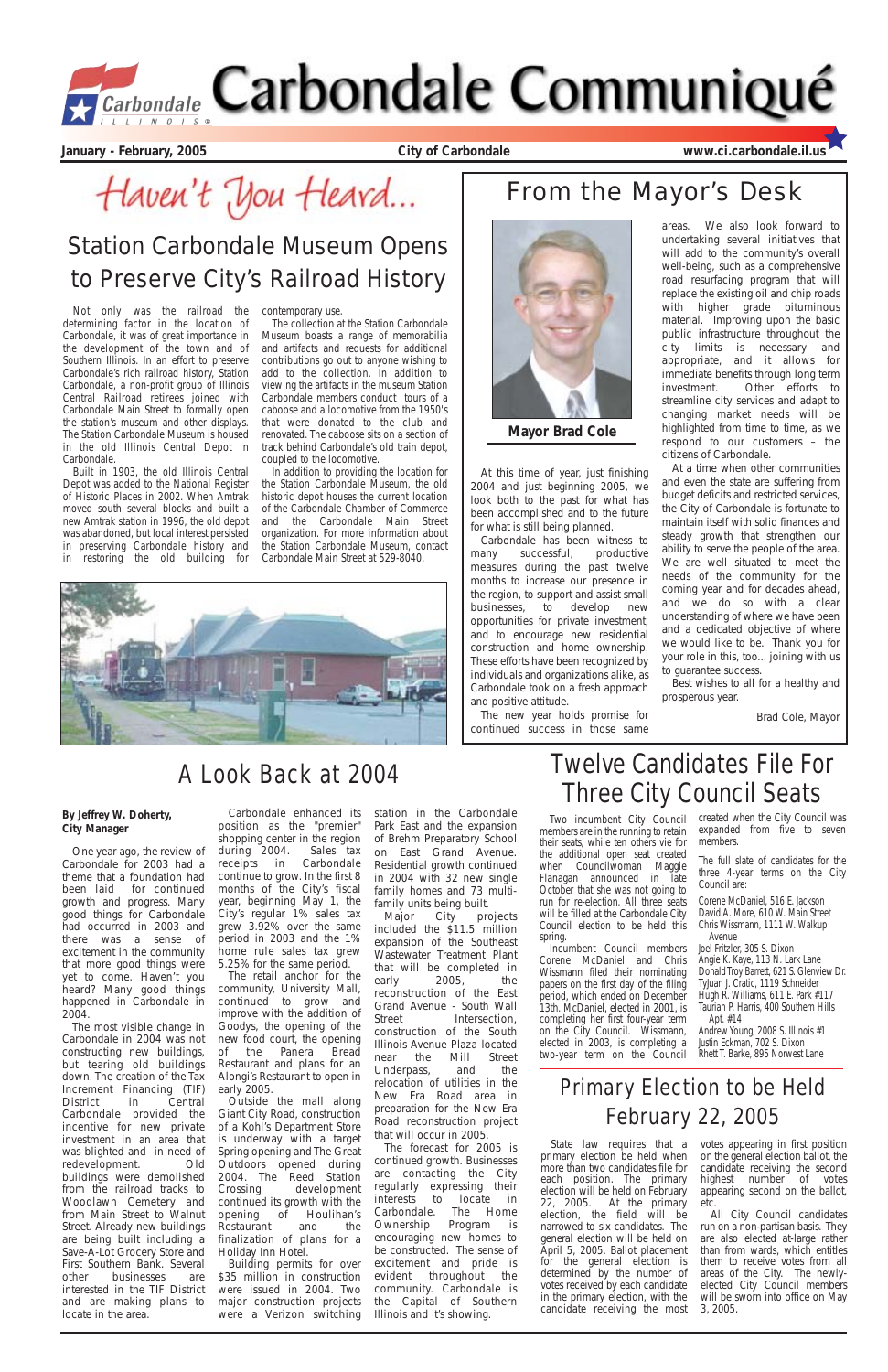#### **2** Carbondale Communiqué

The City has begun the process of preparing its FY 2006 Budget (May 1, 2005 through April 30, 2006). The process began with the City Council reviewing the proposed tax levy ordinance on November 16, 2004. On December 7, 2004 the City Council adopted the tax levy. In January the City Council will consider the proposed Nonunion Pay Plan, and review the Community Investment Program (CIP) proposals for new projects submitted for development of the Community Investment Program Five Year Plan, and in January various communitybased organizations will submit funding proposals for review by the City Council at the February 1, 2005 regular meeting. Also during January and February, City Departments will be preparing budgets for their operations.

In February and March the

City Manager will review the budgets submitted by the Department Directors, and the Community Investment Program will be prepared. In mid-March, the proposed City Budget and Community Investment Program will be distributed to the City Council and made available for public review at the Carbondale Public Library, the Finance Department and the City Clerk's Office. The public hearing on the proposed budget is scheduled for March 29, 2005. City Council action on the proposed Budget, Community Investment Program and the Non-union Pay Plan is scheduled for April 19. 2005. Preparation of the City Budget takes a significant amount of staff and City Council time each year. This is an important process for the City of Carbondale because the Budget becomes the blueprint for City operations for the entire year.

### City Begins Blueprint Development For the New Year

Tom Redmond, the Director of the Development Services Department, was named the 2004 City of Carbondale Employee of the Year. Mr. Redmond has worked for the City of Carbondale for 26+ years, and 12+ years as the Director, managing the Departments that keep development projects and planning cases running smoothly and overseeing Carbondale's neighborhood rehabilitation projects and property compliance issues. Mr. Redmond serves on a number of economic development related boards, including Carbondale Business Development Corporation and Carbondale Main Street. The Director also serves as the Zone Administrator for the Jackson County Enterprise Zone and Executive Secretary to the Planning Commission and Preservation Commission.

Under the direction of Mr. Redmond, the Development Services Department provides a variety of services to the citizens of Carbondale and the area one and onehalf miles around the City. The Development Services Department is comprised of four Divisions: Development Management, Building and Neighborhood Services, Planning Services and Downtown Development.

**The Development Manage-**

**ment Division** is made up of Tom Redmond, Director, and Jeri Brown, Administrative Assistant. This Division is responsible for overseeing all<br>of the Department's of the Department's activities. The staff in this Division along with representatives of the Building and Neighborhood Services Division and Assistant City Manager, Don Monty, administer the City's<br>housing rehabilitation rehabilitation<br>Qualified programs. Qualified<br>applicants in targeted applicants neighborhoods in the community can apply for several different grants that provide funds to repair and upgrade owner-occupied housing in Carbondale.

**The Building and Neighborhood Division** is managed by Tom Grant. The Division's staff includes: Tracy Hays,<br>Administrative Secretary; Administrative John Lenzini, Building Inspector; Greg Gibson, Inspector Supervisor; Chuck Cremeens, Frank Biggs, Karen Anderson and Bobby Simon, Neighborhood Inspectors; David Chamness, Housing Rehabilitation Specialist and Berry Lampp, Weed Inspector. The Division provides a number of services ranging from building inspections to enforcement of many of the City's regulations . A major component of the Division's staff time is dedicated to the administration of the City's Mandatory Rental Inspection Program which is responsible for inspecting all of the City's 8700 + rental dwelling units, not including the housing units operated by SIUC.

Building and Neighborhood Services Division staff also enforce environmental violations that include: high grass or weeds, litter/garbage, inoperable vehicles, graffiti, and parking on the grass or blocking a sidewalk. Other services performed by the Division include the issuing of business licenses (trash haulers, electricians, mobile homes, etc.), coordinating demolition of unsafe buildings, inspecting liquor establishments and other public assembly buildings, and enforcing the City's occupancy limitations in single family-zoned areas. **The Planning Services Division** is managed by the Development Services Development Director and staffed by<br>Jeanne Hausman. Hausman, Administrative Secretary; and three Planners: Rob Keehn, Joe Hinton and Kanthi Karipineni. The Planning Services Division administers the City's zoning, subdivision and site plan regulations. If you are planning on building a new structure or adding on to an existing building in the City or the one and one-half mile zoning and subdivision

jurisdiction your first stop is the Planning Services Division. Division personnel<br>coordinate the City's coordinate the City's administrative Development Assistance Committee and Engineering Advisory Committee which review new site plans and subdivisions respectively.

The Planning Services Division provides staff assistance to the Planning Commission, Preservation Commission and Zoning Board of Appeals. Other responsibilities of this Division include:<br>maintaining the City's maintaining the City's Comprehensive Plan, administering flood plain regulations, coordinating the annexation of property into the City, processing requests to vacate public right-of-way and handling applications for encroachment permits.

**The Downtown Development Division** is staffed by the Development Services Director and the Planning Services Division staff. The Division assists with Downtown revitalization by coordinating City initiatives through the Downtown Improvement Committee which is comprised of representatives from every City Department that provides services in the Downtown area. The City's Downtown Facade Loan Program, which assists property owners in downtown Carbondale with building improvements, is administered and funded through this Division. Staff also work with Carbondale Main Street on various activities and promotions, and serve on the Carbondale Main Street Board and Committees, and the Lights Fantastic Parade Committee. The management and staff of the City of Carbondale express their appreciation to Mr. Tom Redmond and his outstanding staff for their dedication and hard work to help make the City of Carbondale a better place to live and work, and offer congratulations for a very successful 2004.

# Tom Redmond Named City of Carbondale Employee of the Year

Residents of Carbondale who are part of a neighborhood association or watch group, or who would be interested in becoming part of one, should plan to attend a meeting on Saturday morning, January 22, 2005, at the St. Francis Xavier Church Hall, located at 303 S. Poplar Street in Carbondale (accessible entrance on Elm Street). The Neighborhood Action Group of the Carbondale Conversations for Community Action is hoping to strengthen neighborhoods by promoting networking within and among neighborhoods. This action is being taken as a result of "Building Strong Neighborhoods", the 2004

topic of Carbondale Conversations for Community Action.

The Housing and Neighborhood Action Group is focusing on rental housing, which impacts most neighborhoods in Carbondale. They are looking at city codes, including zoning, and how they are enforced, and landlord/tenant issues. This group is also working on increasing the number and effectiveness of neighborhood associations in Carbondale. For more information or to RSVP , contact the Study Circles Office at 549-5302 x 386 and leave your name and number or via e-mail at studycircles@ci. carbondale.il.us.

# Neighborhood Association Training Jan. 22, 2005

### Carbondale Experienced Expanded Business Development in 2004



**Cornerstone Place Apartments opened this summer following a complete renovation from the former Brentwood Commons.**



**This three-unit commercial building was constructed in the summer and is now home to The Great Outdoors and Central Hospital for Animals.**



**A new Houlihan's Restaurant, completed this fall, provides another dining option in Carbondale.**



**Verizon Wireless completed a wireless switching station on Reed Station Road south of Route 13.**

#### **Training Session • Saturday, January 22, 2005 • 10 a.m. - 12 p.m. St. Francis Xavier Church Hall • 303 S. Poplar Street, Carbondale**

| 9:30 - 10:00 a.m.       | Registration and Refreshments                |
|-------------------------|----------------------------------------------|
| 10:00 - 10:15 a.m.      | Welcome and Introductions                    |
| 10:15 - 10:30 a.m.      | Overview of Neighborhood Association project |
| 10:30 - 11:00 a.m.      | Presentations by existing organizations      |
| 11:00 - 11:15 a.m.      | Question and Answer Session                  |
| 11:15 a.m. - 12:00 p.m. | Presentation on "How to Develop"             |
|                         | a Neighborhood Watch Group"                  |
| 12:00 - 12:15 p.m.      | (Optional) Sign up with Officer Mathis;      |
|                         | distribution of materials                    |
|                         |                                              |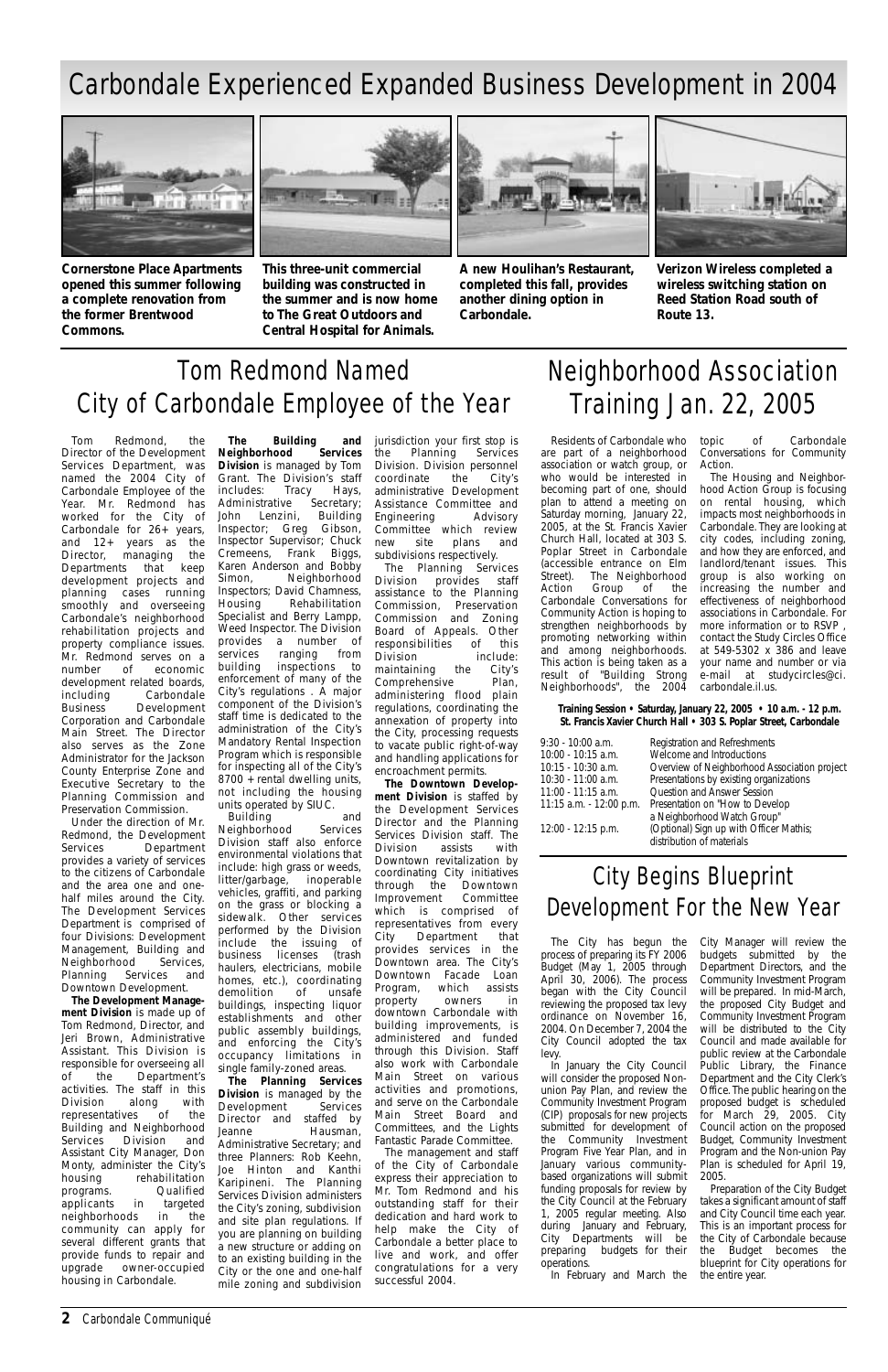Carbondale Communiqué **3**

The Preservation Commission of the City of Carbondale another successful year in 2004 with an eye on the future, but also, an appropriate review of the past. In the past year, the Preservation Commission has completed a Photo Display project that was partially funded by a grant from the Illinois Historic Preservation Agency and will be used for display purposes at many events around the area. Many of the photographs from that project were borrowed from the ongoing Photo Archive project that continued to grow during 2004.

During 2004, the<br>reservation Commission Preservation initiated and completed a review and update of the Preservation District Text. The review of the Preservation District was completed with a goal of simplifying the nomination process so that more historically significant properties in Carbondale might be designated to the Local Register of Historic Places. In November, the City Council approved the proposed revisions so that the nomination process might become more streamlined. Additionally, in early 2005, the Preservation Commission is planning to host a workshop day that would build upon the goal to add additional properties to the Local Register.

At the same early 2005 workshop, the Preservation Commission is also planning a session designed to cultivate more interest in oral history projects in Carbondale. Any oral history projects fostered by this workshop would supplement the ongoing Oral History project that the Preservation Commission has been conducting. The

Commission has appreciated the efforts of the interviewers for the project, as well as the eight area citizens who have been interviewed to date. Additionally, the Commission continues to accept recommendations from the public regarding persons who are interested in oral history projects or being interviewed.

Finally, the Preservation Commission would like to congratulate Evelyn Koine, Chairperson of the Preservation Commission for her appointment to the Illinois Historic Sites Advisory Council (IHSAC). The IHSAC is the state board that reviews and makes recommendations to the National Register of<br>Historic Places. The Places. The Commission would also like to give thanks to Tom Redmond, Development Services Director, as he completes his appointment to IHSAC.

# Business Development Forges Ahead in Carbondale in 2005







**Construction of a \$2.4 million First Southern Bank facility began this fall after City Council approval of Tax Increment Financing (TIF) incentives.**

**The former New Era Dairy building at the corner of Washington and Walnut streets was demolished as part of the City's TIF Redevelopment Project.**

Free home energy awareness kits valued at \$50.00 will also be given away at the event. The kits include four compact fluorescent light bulbs which will replace standard 60, 75 and 90 watt light bulbs, producing the same amount of light with includes:

> **Construction began this summer on a new 94,000 sq. ft. Kohl's department store.**

#### Haven't You Heard... Learn Ways To Save Energy in Your Home From the Experts January 26, 2005 Enhanced Web Site Offers On-Line Bill Payment OptionsCarbondale's Carbondale, Southern Illinois Rebuild only one quarter of the America Partnership will energy. They include

**A key project in the City's new TIF District, this Save-A-Lot grocery store is expected to open in early spring 2005.**

Rebuild Carbondale is a partnership sponsored by the U.S. Department of Energy and the Illinois Department of Commerce and Economic Opportunity whose goal is to invest in the Carbondale community by actively promoting the use of energy efficient technologies and practices in industrial, commercial, residential, academic and public buildings. The Rebuild<br>Carbondale Partnership Carbondale the City of

# Preservation Commission Looks Back at 2004 and Forward to 2005

The Homebuyer Assistance Program assists lower-income persons with the purchase and rehabilitation of a home. The home purchased must be inside the Carbondale city limits. The City can provide assistance toward the down payment and closing costs on the purchase. The home purchaser must provide at least \$1,000 towards the purchase price. Homebuyer Assistance Program funds can assist with the rehabilitation of the purchased home also. The assistance provided is in the form of a forgivable loan.

The majority of the home purchase must be secured by the purchaser through a participating lender. Applicants must have credit histories acceptable to the lender, and the debt-to-income ratio of the purchasers must meet the lender's standards. Income limits set by the U. S. Department of Housing and Urban Development for participation in the program are based on the number of

persons in the household: 1 person- \$27,350, 2 persons- \$31,250, 3 persons-\$35,150, 4 persons-\$39,050, 5 persons- \$42,150, 6 persons-\$45,300, 7 persons-\$48,400, and 8 persons-\$51,550.

The Homebuyer Assistance Program is funded by a HOME Program grant from the Illinois<br>Housing Development Development Authority (IHDA) using Federal funds. Recently the IHDA Board of Directors voted to provide the City of Carbondale with additional funds to continue the Homebuyer Assistance Program for two more years. The City has contracted with the Western Egyptian Economic<br>Opportunity Council to Opportunity Council to administer the Homebuyer Assistance Program.

Funds for the Homebuyer Assistance Program are very limited. Persons interested in the program should immediately contact Western Egyptian at (618) 965-3193 for additional information and application materials.

### Applications Being Accepted for Homebuyer Assistance Program

sponsor a public event on the evening of Wednesday, January 26th, 2005 from 7:00 p.m. to 8:30 p.m. at the Carbondale Civic Center. The event will feature a short presentation by local energy experts on a range of actions you can take to conserve energy in your home and lower your utility bills. The event is free and open to the public. Attendees will learn about proven techniques and products that can save hundreds of dollars in energy costs.

insulation materials to keep drafts from coming in through doors, windows, sockets and light switches and also a special showerhead that will conserve expensive hot water. If used properly these materials can save over \$150 on your utility bills!

University Carbondale, Southern Illinois Airport, the Southern Illinois Center for a Sustainable Future, Carbondale Main Street, Memorial Hospital, Egyptian Electric, Advanced Energy Solutions, Solar Designer, Korando Electric Co., Asaturian, Eaton & Associates, Architect Richard Helstern, Mail Boxes Etc., The Bank of Carbondale and Old National Bank.

If your business or organization would like to join the partnership or for more information on how to save on your utility bills, contact the Rebuild Carbondale Director, Dr. James Mathias at the SIUC College of Engineering. He can be reached at 453-7016 or by email at mathias@engr.siu.edu.

Carbondale's Web site you will notice we have made it easier for you to navigate your way through City government. The City's new Web site provides more information at your fingertips about Carbondale and Southern Illinois, with expanded links to the City's resources as well as to the region. In addition, City of Carbondale water and sewer bills can now be paid on-line.

When you visit the City of Illinois. E-Pay allows a user to make payments through the Internet with MasterCard,<br>American Express and American Express and Discover credit card brands. The service, which other cities including Champaign and Bloomington use, can be accessed through the City of Carbondale's Web site.

The City of Carbondale has partnered with the Office of the Illinois State Treasurer to offer services within E-Pay. The E-Pay program was launched under a state master services agreement that is available for local units of government in

Payments are being accepted now via the City of Carbondale's newly expanded Web site at www.ci. carbondale.il.us. There is a link for On-Line Bill Payments with instruction to the user, or questions may be answered by calling a Customer Service Representative in the Water Services Office at 618/549- 5302.